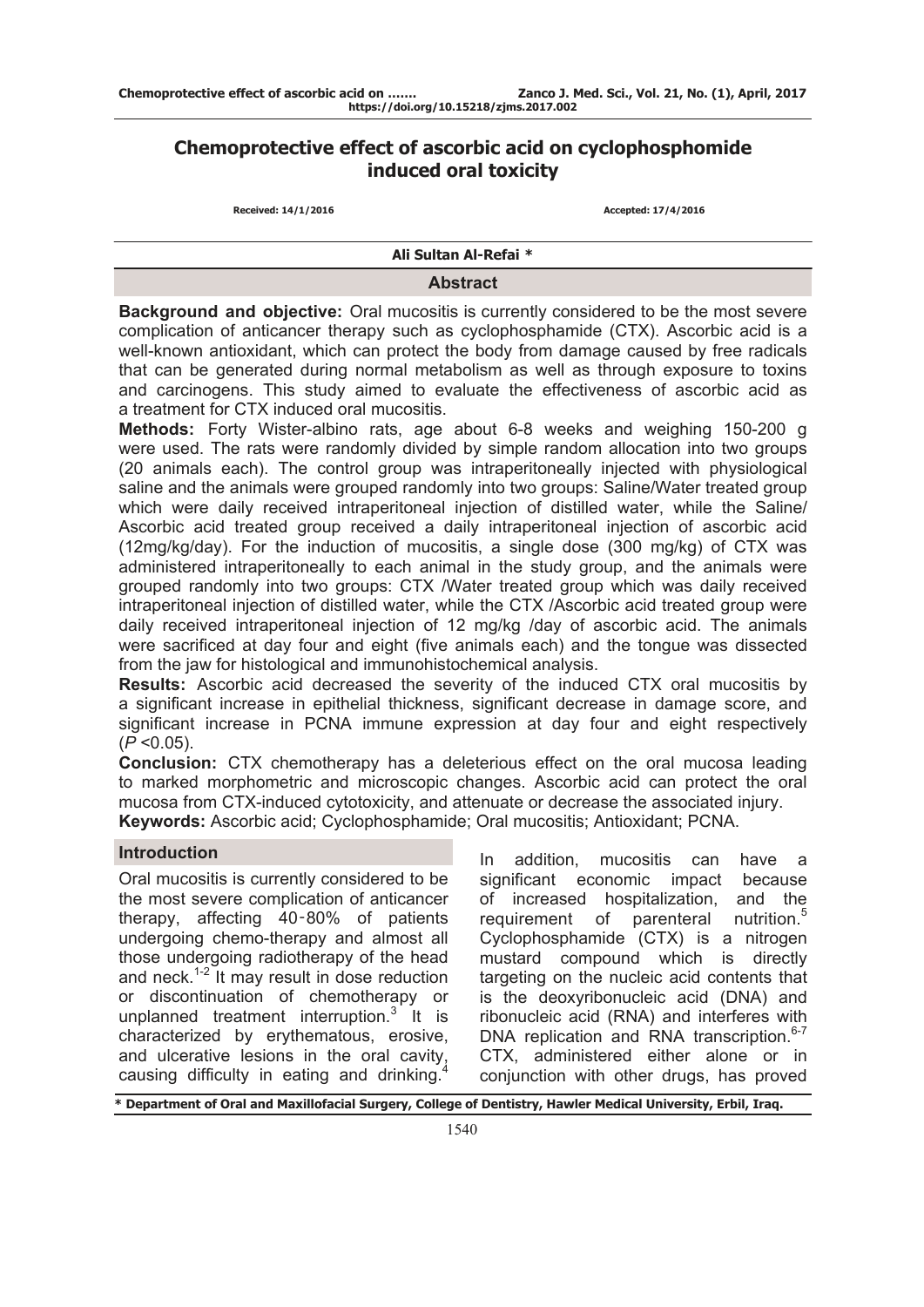| Chemoprotective effect of ascorbic acid on |  |  |  |  |
|--------------------------------------------|--|--|--|--|
|--------------------------------------------|--|--|--|--|

an effective treatment for different types of tumor, like disseminated Hodgkin's disease and non-Hodgkin lymphomas, acute leukemia, cancer of the breast and ovaries, myeloma, etc, and immune disorders like lupus and multiple sclerosis, and organ transplants. $8-10$  Oral mucositis is a common, debilitating complication of CTX therapy; furthermore, patients with damaged oral mucosa and reduced immunity are prone to opportunistic infections.11 The most common types of treatment for oral mucositis are topical antimicrobial agents, non-alcoholic mouth washes, supplementary amino acids, cryotherapy, low-level laser treatment, herbs and vitamins. $12,13$  Ascorbic acid is a well-known antioxidant, which can protect the body from damage caused by free radicals that can be generated during normal metabolism as well as through exposure to toxins and carcinogens. Ascorbic acid might ameliorate the oxidative damage by altering the antioxidant defense system.<sup>14</sup> Unfortunately, at the present time, there is no widely accepted effective treatment for oral mucositis. The discovery of an intervention which could either prevent or reduce the severity of oral mucositis would have a hugely beneficial impact, not only clinically and economically, but also most important for the patient's quality of life. There is conflicting information on whether ascorbic acid was beneficial for the prevention of oral mucositis, and there is a need for a well-designed, conducted and reported trial. For this reason, this study aimed to evaluate the effectiveness of daily intraperitoneal injection of ascorbic acid as a treatment for the induced CTX oral mucositis. As variables to evaluate the grade of protection, we used histological and immunohistochemical investigations to clarify its effect on cellular proliferation.

## **Methods**

Forty Wister-albino rats, aged 6-8 weeks and weighing 150-200 g were used in the study and cared in the animal house at the College of Medicine, Hawler Medical

University, Erbil, Kurdistan Region of Iraq, under standard laboratory conditions. Rats were maintained on a 12 hour light/dark cycle at  $2^{\circ}5 \pm 0$ C. The animals were kept in standard room conditions and fed with a standard rat chow and allowed to drink water ad libitum. The research project was approved by the Research Ethics Committee at College of Dentistry, Hawler Medical University under the protocol.

**Experimental design:** Rats were randomly divided into two groups, the control group and the study group (20 animals each). In the control group, the animals were intraperitoneally injected with physiological saline (0.9% NaCl) in the same manner and dose like CTX. The treatment for this group started one day before intra peritoneal injection of physiological saline, and the animals were grouped randomly into two groups (10 animals each): Saline/Water treated group which received daily intraperitoneal injection of distilled water, while the Saline/ Ascorbic acid treated group received daily intraperitoneal injection of ascorbic acid (12mg/kg/day; Redox- C 500 mg/5ml ampoule, Istanbul) diluted in distilled water.<sup>15</sup> For the induction of mucositis in the study group, one high single toxic dose of CTX (300 mg/kg, Cytoxan Vial 1 mg, Halle/ Westfalen Germany) was administered intraperitoneally to each animal.<sup>16</sup> The treatment started one day before intra peritoneal injection of CTX, and the animals were grouped randomly into two groups (10 animals each): CTX /Water treated group, they received daily intraperitoneal injection of distilled water, while the CTX /Ascorbic acid treated group received daily intraperitoneal injection of 12 mg/kg /day of ascorbic acid diluted in distilled water. The animals were sacrificed by overdose of anesthesia (60 mg/kg ketamine) at day four and eight (five animals for each group), and the tongue was dissected from the jaw and a cross section of the middle third of the tongue of each animal was taken.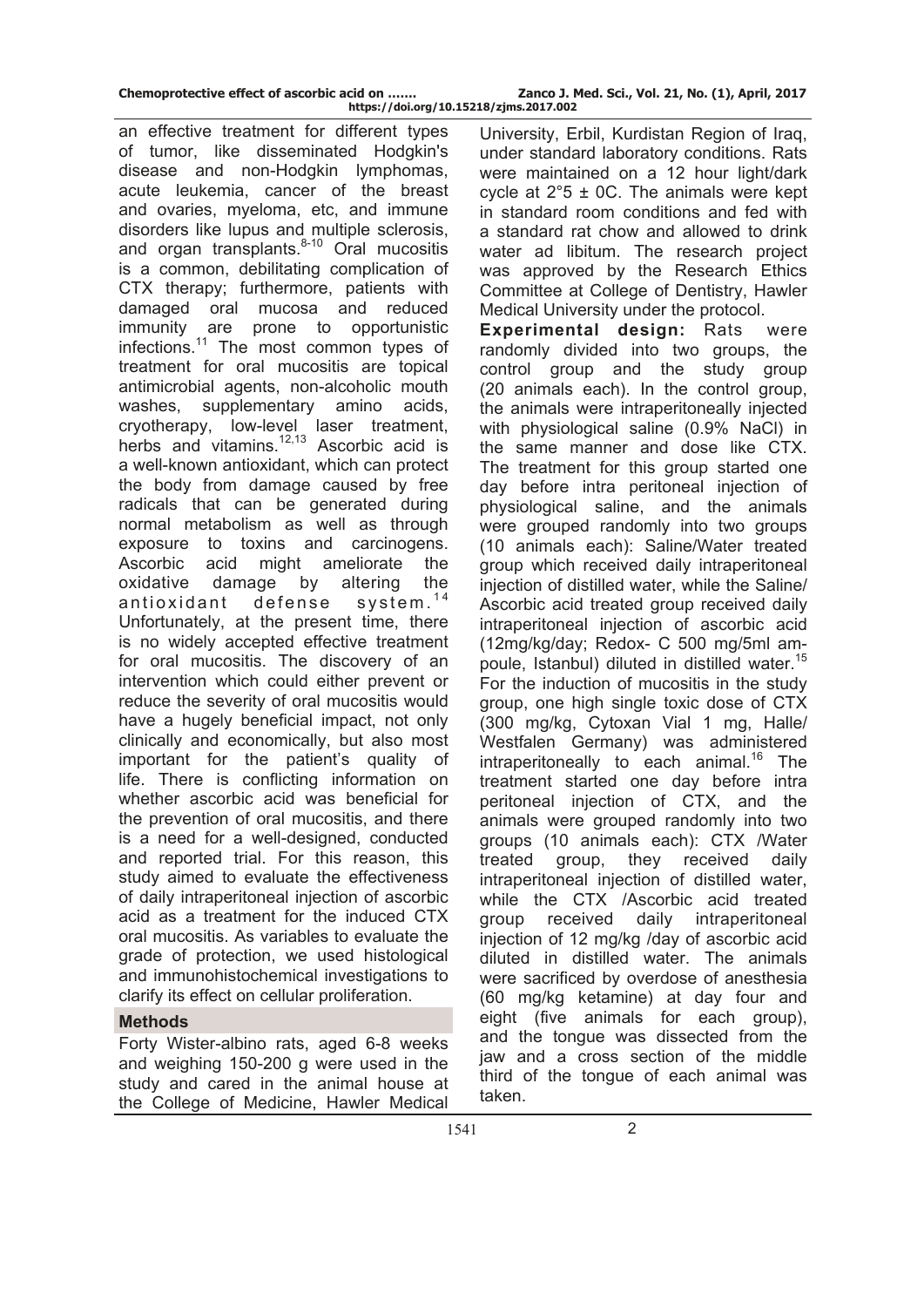| Chemoprotective effect of ascorbic acid on |  |  |  |  |
|--------------------------------------------|--|--|--|--|
|--------------------------------------------|--|--|--|--|

Zanco J. Med. Sci., Vol. 21, No. (1), April, 2017 **https://doi.org/10.15218/zjms.2017.002**

**Histological and immunohistochemical analysis**: Specimens were fixed in 10% neutral buffered formalin for 24 hours, processed by standard paraffinembedding methods, sections were cut at 4μm, deparaffinized, and stained with hematoxylin and eosin. The lightmicroscopic morphometric analysis to measure the epithelial thickness were assessed by two independent physicians, the thicknesses of all three layers of the epithelium which include stratum basale, stratum spinosum, and stratum granulosum was measured (the major epithelial thickness) in five photograph fields from each tongue mucosal epithelium section by objective micrometer at high power magnification (x400). Analysis for tongue damage scores was carried out among the groups. The damaged areas were evaluated for the following:

\*Cell changes in stratified squamous epithelium such as hyperchromasia, pleomorphism, binucleation, and necrosis.

\* Degeneration and vacuolar alteration of the basal layer.

\* Congestion of blood vessels.

\* Inflammatory infiltrate in the submucosa.

Five regions in the epithelial area and the connective tissue were selected (linearly adjacent to each other) and preceded with scoring the damage of these separate location. The changes were assessed by one blind evaluator to the type of the sample with scores of 0 to 5. The semiquantitative scores reflect the animals examined as follows; Grade 0 = Normal, Grade 1 (minimal) =  $<$  5%, Grade 2 (mild) = 6–20%, Grade 3 (moderate) = 21–50%, Grade 4 (marked) =  $51-75%$ , and Grade 5 (severe) =  $76-100\%$ . This method was modified from the method proposed by Üçuncu et al.  $(2006)^{17}$  in orders to assess the degree of tongue mucositis. Cell proliferation was assessed by proliferating cell nuclear antigen (PCNA) immunostaining, which was performed using a monoclonal Mouse Anti-PCNA Clone PC 10, Dako, Denmark, diluted 1:100, and used with Dako EnVision TM,

EnVision TM double staining and LASABTM 2 systems. The staining procedure follows the instructions included within the detection system used. Positive and negative controls were run simultaneously with biopsy specimen. Oral squamous cell carcinoma biopsies cases served as positive controls. Five sections were randomly chosen for each animal. Approximately 1000 cells from cell population were counted at a magnification of 400X, and the percentages of PCNA positive cells were calculated. All microscopic analyses were performed using a light microscope (Olympus, Tokyo, Japan). To ensure the objectivity of the analysis, the evaluation was carried out by two independent observers. Eyepiece mounted with counting grids was used for counting. The intensity of staining was not considered for evaluation. The level of PCNA expression was evaluated according to the scoring system of Seleit et al.  $(2010)^{18}$  The application of this system gives a score ranging from 0 to 3 for degree of positivity: Percentage of positively stained cells (negative: <1%, mild: 1 - 10%, moderate: >10 - 50%, strong: >50%). **Statistical analysis**: After necessary data had been collected, the results were given as mean ± standard deviation. Statistical significance of differences between two groups was tested with the Mann-Whitney-U test. A *P* value less than or equal to 0.05 was considered statistically significant.

### **Results**

### **A. Hematoxylin and eosin results:**

Microscopic examination of the rat's tongue mucosa of the Saline/Water and Saline/ Ascorbic acid treated groups at day four and eight showed that the ventral surface of the tongue was normal and the oral mucosa covering the underside of the tongue being composed of keratinized stratified squamous epithelium. The lamina propria was generally thin, contained collagen fibers and small blood vessels. Groups of well formed striated muscles x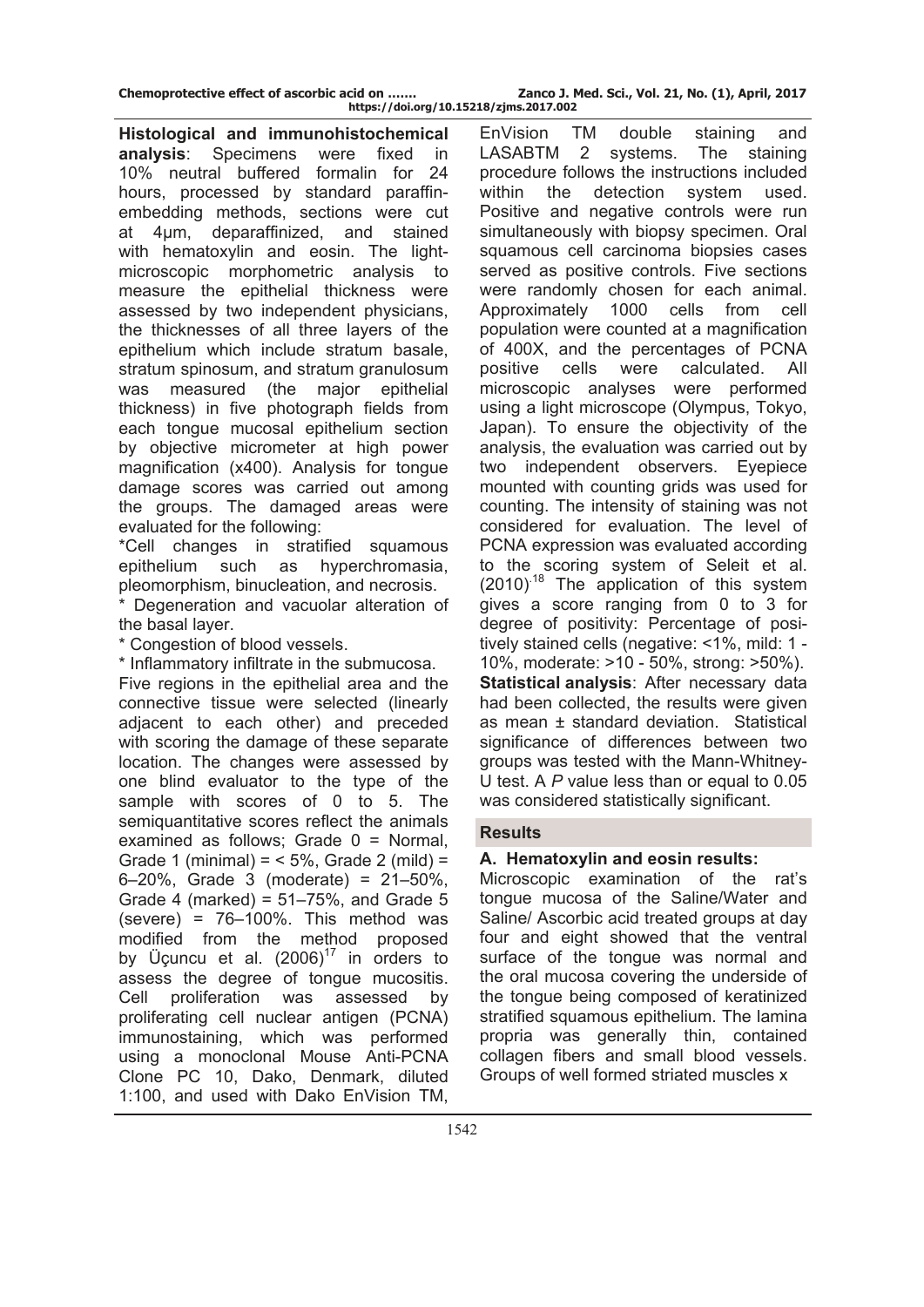| Chemoprotective effect of ascorbic acid on | Zanco J. Med. Sci., Vol. 21, No. (1), April, 2017 |
|--------------------------------------------|---------------------------------------------------|
| https://doi.org/10.15218/zjms.2017.002     |                                                   |

were also noticed beneath the lamina propria, and no inflammatory cells infiltration or congested blood vessels were seen (Figure 1). At day four, photomicrograph of the ventral tongue mucosa of rats in the CTX/ Water treated group showed a marked pathological changes like decrease in the thickness of the epithelium and keratin layer, cellular

changes, separation of keratin, cytoplasmic vacuolation of some epithelial cells which appear with hyper chromatic nuclei, flattening of rete ridges, inflammatory infiltrate, and severe edema and vascular congestion in the connective tissue. At day eight, the CTX / Water treated groups showed an increase in the thickness of the epithelium, all cellular



**A1 A2** 







**Figure 1:** Photomicrograph of the ventral tongue mucosa of rat in the Saline / Water treated group at day four (A1: H&Ex100) and eight (A2: H&Ex400) reveal normal keratinized squamous epithelium and normal connective tissue, which shows absence of subepithelial inflammatory cells and congested blood vessels. Photomicrograph of the ventral tongue mucosa of rat in the Saline / Ascorbic acid treated group at day four (B1: H&Ex100) and eight (B2: H&Ex400) reveal normal keratinized squamous epithelium and normal connective tissue.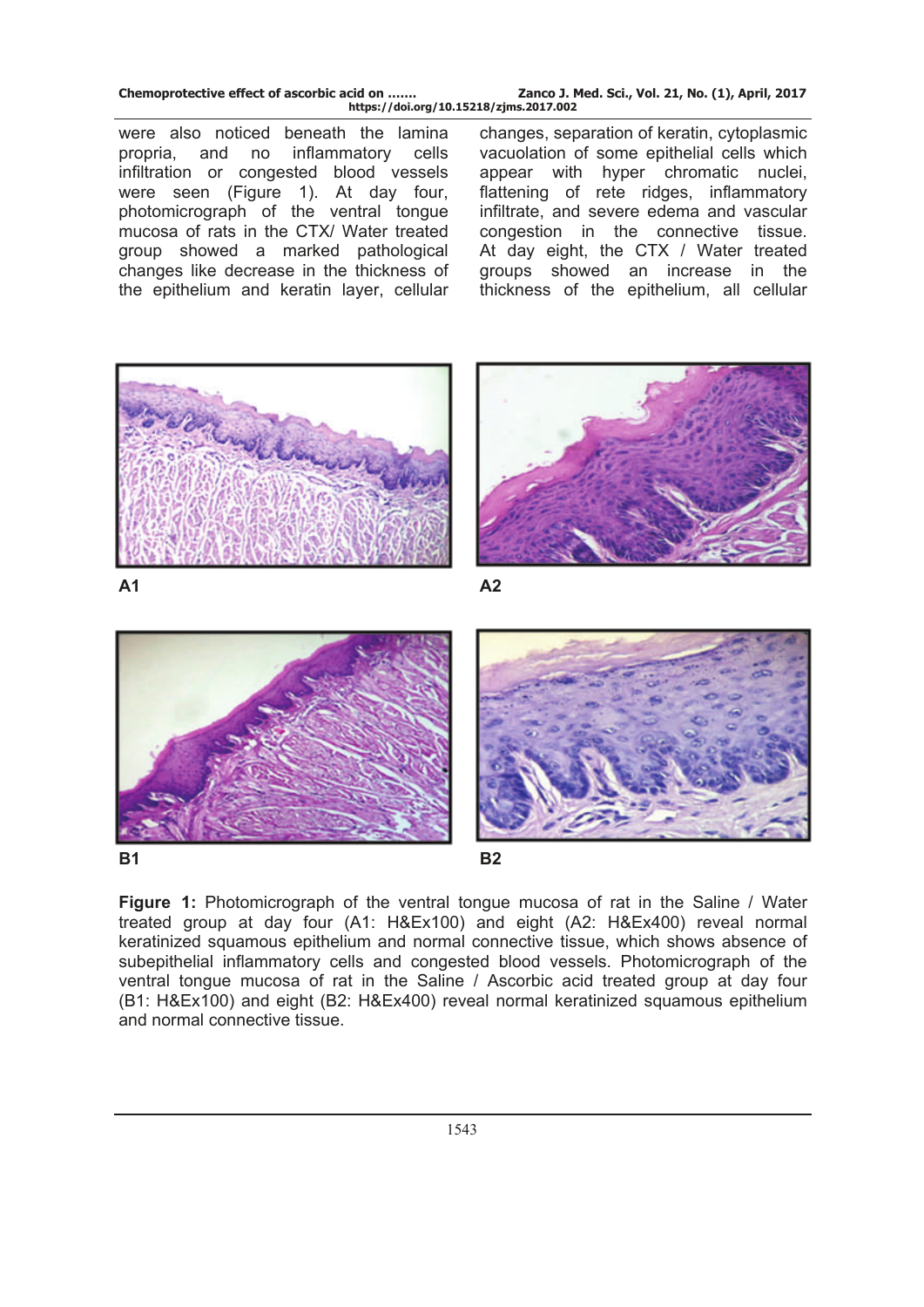| Chemoprotective effect of ascorbic acid on | Zanco J. Med. Sci., Vol. 21, No. (1), April, 2017 |  |  |
|--------------------------------------------|---------------------------------------------------|--|--|
| https://doi.org/10.15218/zjms.2017.002     |                                                   |  |  |

changes, and epithelial vacuolation was still present, but are less than that at day four (Figure 2). At day four, photomicrograph of the ventral tongue mucosa of rats in the CTX/Ascorbic acid treated group showed increase in the thickness of the epithelium and keratin layer, less cellular changes, less

inflammatory infiltrate and vascular hyperemia in the connective tissue, with restoration of rete ridges in comparison with the CTX/ Water treated group at this day. At day eight, there was an increase in the thickness of epithelium and keratin layer with elongation of rete ridges (Figure 3).



**B1** B2





**Figure 2:** Photomicrograph of the ventral tongue mucosa of rat in the CTX/ Water treated group at day four (A1: H&Ex100; A2: H&Ex400) shows severe decrease in the thickness of the epithelium and keratin layer, separation of keratin, cytoplasmic vacuolation of some epithelial cells (left arrow), loss of basal layer in some area (right arrow), flattening of rete ridges, edema, and vascular congestion. At day eight (B1: H&Ex100) slight increase in the thickness of the epithelium is seen, but cellular changes like epithelial vacuolation are still present (B2: H&Ex400).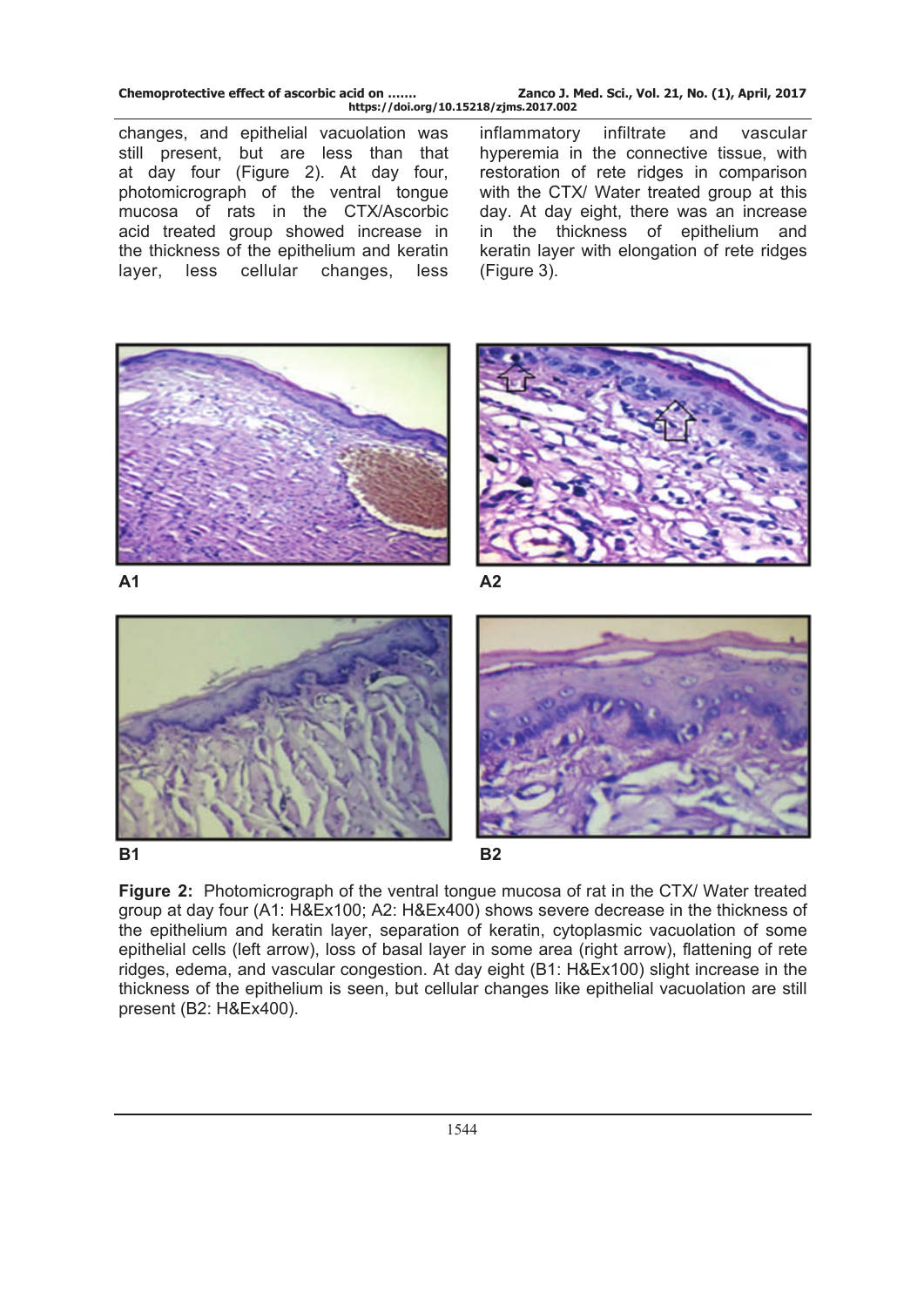| Chemoprotective effect of ascorbic acid on | Zanco J. Med. Sci., Vol. 21, No. (1), April, 2017 |  |  |  |
|--------------------------------------------|---------------------------------------------------|--|--|--|
| https://doi.org/10.15218/zjms.2017.002     |                                                   |  |  |  |

### **B. Morphometric results:**

**Epithelial thickness:** In the control groups, at day four, the mean epithelial thicknesses in the Saline/Water and Saline/ Ascorbic acid treated groups were 49.99±0.54 and 51.2±0.28 respectively. At day eight, the mean epithelial thicknesses in the Saline/Water and Saline/Ascorbic acid treated groups were 50.33±0.42 and

51.5±0.18 respectively. Statistical analysis showed that there were no significant differences (*P* >0.05) present between these groups regarding the epithelial thickness at day four  $(P = 0.240)$  and eight (*P* = 0.251), so Saline/Water treated group was considered the reference one for the control groups (Table 1).



**Figure 3:** Photomicrograph of the ventral tongue mucosa of rat in the CTX / Ascorbic acid treated group, at day four (A1: H&Ex100) shows increase in the thickness of the epithelium in comparison with CTX/Water treated group at this day, with restoration of the shape of rete ridges, cytoplasmic vacuolation of some epithelial with vascular hyperemia in the connective tissue are also seen (A2: H&Ex400). At day eight (B1: H&Ex100; B2, H&Ex400) the photomicrograph shows an increase in the thickness of epithelium which is more than CTX/Water treated groups at this day.

**Table 1:** Means and standard deviations of epithelial thickness and damage scores of the ventral surface of tongue following water or ascorbic acid treatment in Albino rats post saline or CTX injection of all groups in the study.

| <b>Groups</b>                        |       | <b>Epithelial</b><br><b>Thickness</b><br><b>Mean±SD</b> | P-value | Damage<br><b>Score</b><br><b>Mean±SD</b> | P value |
|--------------------------------------|-------|---------------------------------------------------------|---------|------------------------------------------|---------|
| Saline/Water<br>Saline/Ascorbic acid | Day 4 | 49.99±0.54<br>$51.2 \pm 0.28$                           | 00.240  | $0.13 \pm 0.26$<br>$0.23 + 0.31$         | 0.188   |
| Saline/Water<br>Saline/Ascorbic acid | Day 8 | $50.33 \pm 0.42$<br>$51.5 \pm 0.18$                     | 0.251   | $0.14\pm0.51$<br>$0.29 \pm 0.14$         | 0.217   |
| Saline/Water<br>CTX/Water            | Day 4 | 49.99±0.54<br>10.075±0.52                               | 0.0120  | $0.13 \pm 0.26$<br>$3.65 \pm 0.32$       | 0.0120  |
| Saline/Water<br>CTX/Water            | Day 8 | $50.33 \pm 0.42$<br>17.23±0.34                          | 0.0120  | $0.14\pm0.51$<br>$2.23 \pm 0.15$         | 0.0120  |
| Saline/Water<br>CTX/Ascorbic acid    | Day 4 | 49.99±0.54<br>23.98±0.83                                | 0.0120  | $0.13 \pm 0.26$<br>$2.45 \pm 0.58$       | 0.0120  |
| Saline/Water<br>CTX/Ascorbic acid    | Day 8 | $50.33 \pm 0.42$<br>36.34±0.47                          | 0.0120  | $0.14\pm0.51$<br>$1.51 \pm 0.38$         | 0.0120  |
| CTX/Water<br>CTX/Ascorbic acid       | Day 4 | 10.075±0.52<br>23.98±0.83                               | 0.0120  | $3.65 \pm 0.32$<br>$2.45 \pm 0.58$       | 0.0120  |
| CTX/Water<br>CTX/Ascorbic acid       | Day 8 | 17.23±0.34<br>36.34±0.47                                | 0.0120  | $2.23 \pm 0.15$<br>$1.51 \pm 0.38$       | 0.0120  |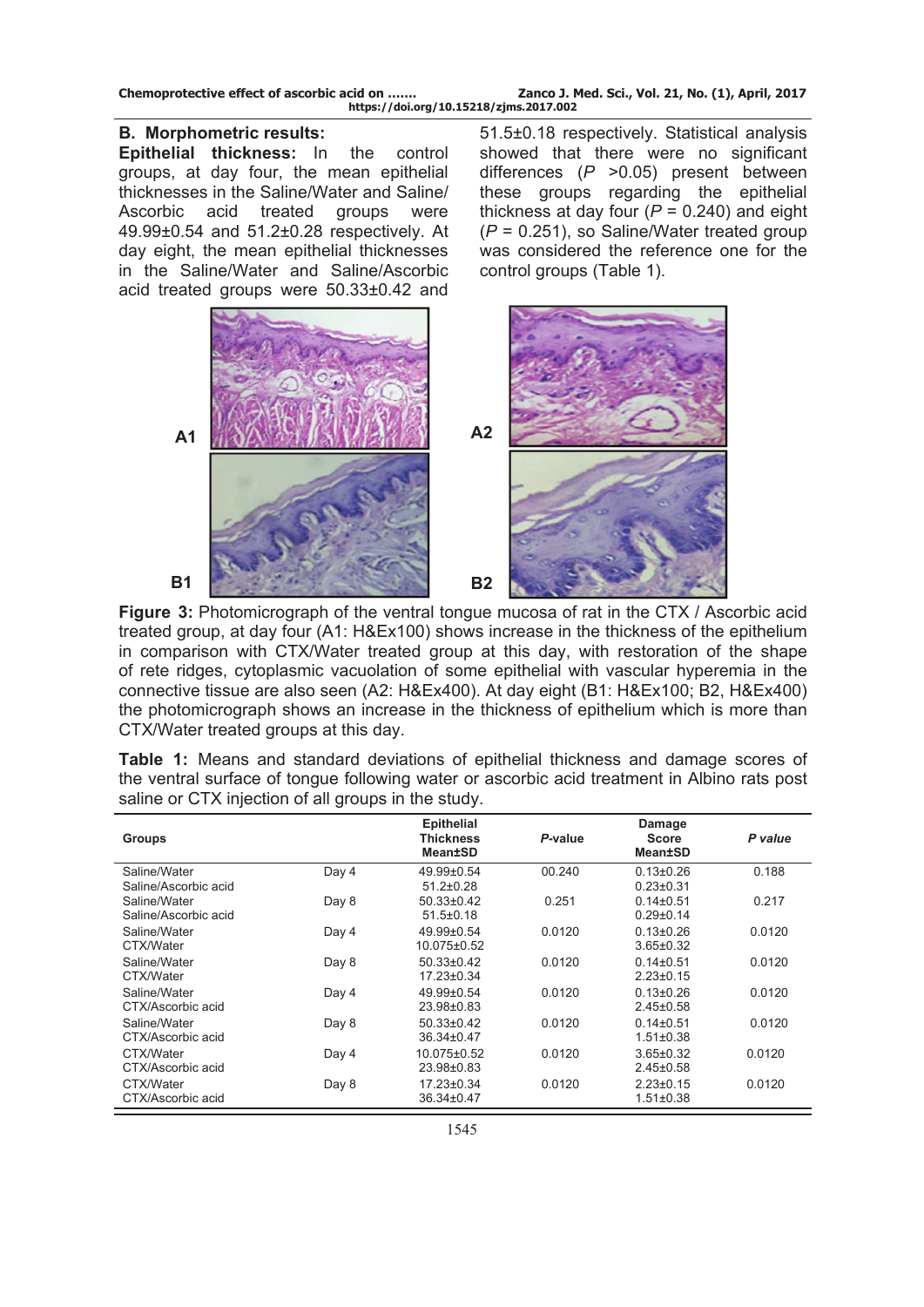| Chemoprotective effect of ascorbic acid on |  |  |  |
|--------------------------------------------|--|--|--|
|                                            |  |  |  |

At day four, the mean epithelial thicknesses in the CTX/Water and CTX/Ascorbic acid treated groups were  $10.075 \pm 0.52$  and 23.98 ± 0.83 respectively. At day eight, the mean epithelial thicknesses in the CTX/ Water and CTX/ Ascorbic acid treated groups were  $17.23 \pm 0.34$  and  $36.34 \pm 1.5$ 0.47, respectively. At day four and eight, statistical analysis showed that there were significant differences (*P* <0.05) present between Saline/Water and CTX/Water treated groups (*P* = 0.0120), Saline/Water and CTX/ Ascorbic acid treated group (*P* = 0.0120). The results also showed that there were significant differences (*P* <0.05) present between CTX/Water and CTX/ Ascorbic acid treated group at day four and eight (*P* = 0.0120).

**Damage score:** In the control groups, at day four, the mean damage score in the Saline/Water, and Saline/ Ascorbic acid treated groups were  $0.13 \pm 0.26$ , and 0.23 ± 0.31 respectively. At day eight, the mean damage score in the Saline/Water and Saline/Ascorbic acid treated groups were  $0.14 \pm 0.51$  and  $0.29 \pm 0.14$  respectively (Table 1). Statistical analysis of these two control groups showed that there was no significant differences present between these groups regarding the damage score at day four  $(P = 0.188)$  and eight (*P* = 0.217), so Saline/Water treated group was considered the reference one for the control groups. At day four, the mean damage scores in the CTX/Water and CTX/ Ascorbic acid treated groups were  $(3.65 \pm$ 0.32) and  $(2.45 \pm 0.58)$  respectively. At day eight, the mean damage scores in the CTX/ Water and CTX/ Ascorbic acid treated groups were  $(2.23 \pm 0.15)$  and  $(1.51 \pm 1.5)$ 0.38) respectively. At day four and eight, statistical analysis showed that there were significant differences (*P* <0.05) present between Saline/Water and CTX/Water treated groups, Saline/Water and CTX/ Ascorbic acid treated group (*P* = 0.0120). The results also showed that there was significant differences present between CTX/Water and CTX/ Ascorbic acid treated group at day four and eight (*P* = 0.0120).

#### **Immunohistochemical result:**

The effect of ascorbic acid treatment on cell proliferation was evaluated using PCNA. A moderate immune expression was observed in the tongue epithelial cells of control groups at day four and eight respectively. However, CTX/Water and CTX/ Ascorbic acid treated groups revealed mild immune reaction on day four, but it was moderate at day eight (Figure 4). In the control groups, at day four, the mean immune expression in the Saline/Water, and Saline/ Ascorbic acid treated groups were 18.12 ± 1.26, and 17.84 ± 0.31 respectively. At day eight, the mean immune expression in the Saline/Water and Saline/ Ascorbic acid treated groups were 19.02 ± 0.51 and 18.82 ± 0.14 respectively. Statistical analysis of these two control groups showed that there was no significant differences present between these groups regarding the immune expression at day four  $(P = 0.268)$  and eight  $(P = 0.227)$  respectively, so Saline/ Water treated group was considered the reference one for the control groups. At day four, the mean immune expression in the CTX/Water and CTX/Ascorbic acid treated groups were  $6.05 \pm 0.62$  and 9.94 ± 0.21, respectively. At day eight, the mean immune expression in the CTX/ Water and CTX/ Ascorbic acid treated groups were  $10.39 \pm 0.55$  and  $14.72 \pm 1$ 0.32, respectively. At day four and eight, statistical analysis showed that there were significant differences (*P* <0.05) present between Saline/Water and CTX/Water treated groups, Saline/Water and CTX/ Ascorbic acid treated group (*P* = 0.0120). The results also showed that there was significant differences present between CTX/Water and CTX/ Ascorbic acid treated group at day four and eight (*P* = 0.0120).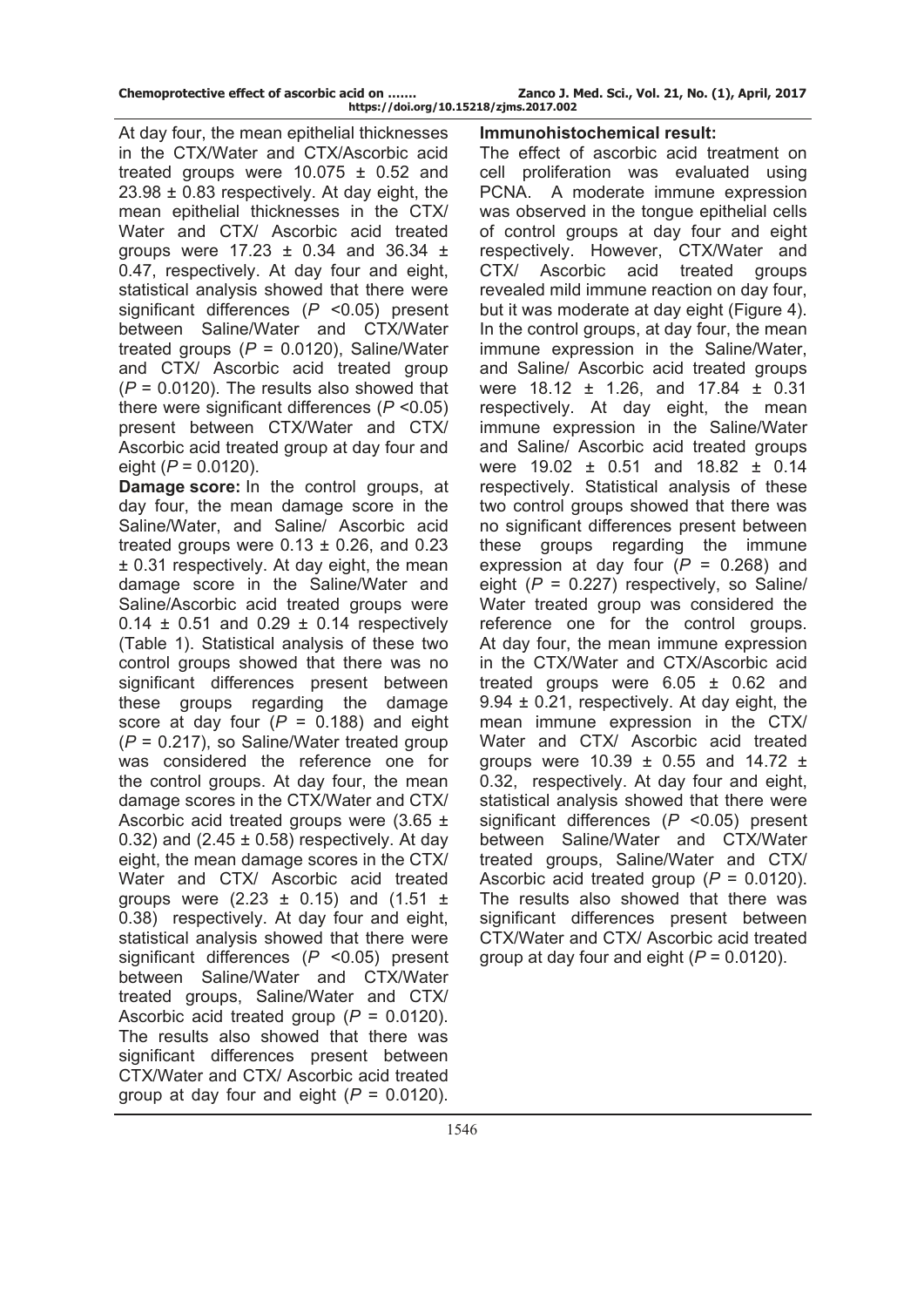**Chemoprotective effect of ascorbic acid on ……. Zanco J. Med. Sci., Vol. 21, No. (1), April, 2017 https://doi.org/10.15218/zjms.2017.002**



**Figure 4: Immunohistochemical result for PCNA:** A1 and A2: Saline/Water treated group at day four and eight respectively showing moderate immune expression of PCNA (Immunohistochemistry x400). B1 and B2: Saline/Ascorbic acid treated group at day four and eight respectively showing moderate immune expression of PCNA (Immunohistochemistry x400). C1, CTX/Water treated group at day four showing mild immune expression of PCNA; the positive cells are missing in some basal layer cells (arrows). C2, CTX/Water treated group at day eight showing moderate immune expression of PCNA (Immunohistochemistry x400). D1, CTX/ Ascorbic acid treated group at day four showing mild immune expression of PCNA; the positive cells are missing in some basal layer cells (arrows). D2: CTX/Ascorbic acid treated group at day eight showing moderate immune expression of PCNA (Immunohistochemistry x400).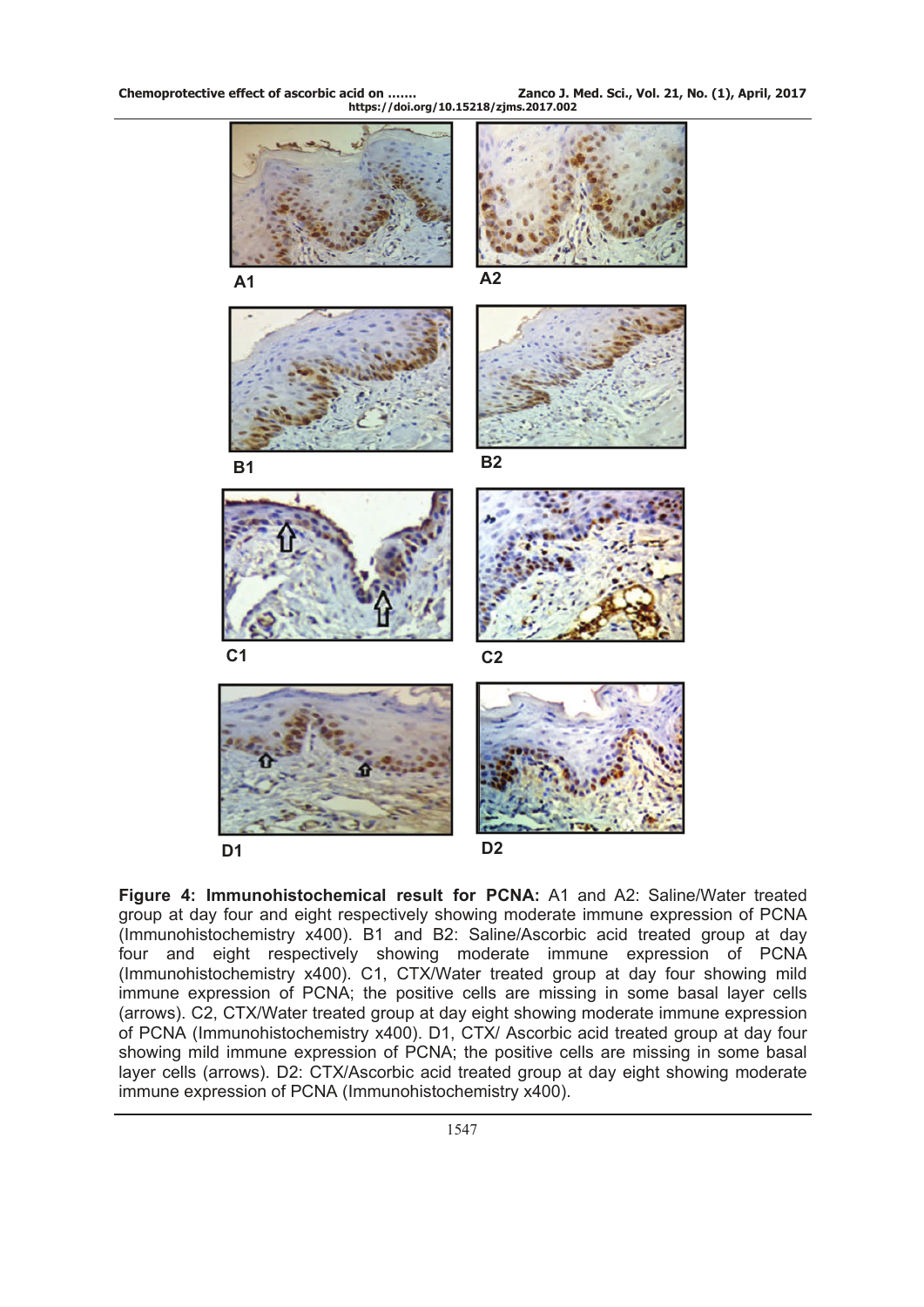**Chemoprotective effect of ascorbic acid on ……. Zanco J. Med. Sci., Vol. 21, No. (1), April, 2017 https://doi.org/10.15218/zjms.2017.002**

### **Discussion**

Oral mucositis is currently considered to be the most severe non-hematological complication of anticancer therapy which leads to a considerably decreased quality of life in these patients, due to dysphagia, dysarthria and odynophagia; in addition, the lesions may represent a gateway for opportunistic infections.19 In the control groups of present study, statistical analysis at day four and eight showed that there was nonsignificant differences (*P* >0.05) present between the Saline/Water treated group and the Saline/ Ascorbic acid group regarding the epithelial thickness, damage scores, and rate of proliferation. Complementary and alternative medical practitioners worldwide currently use ascorbate intravenously in patients, in part because there are no apparent harmful effects.<sup>20-21</sup> Several studies found that ascorbic acid affects the tumor cells but not the normal cells. In vitro studies showed that ascorbic acid is cytotoxic to many malignant cell lines.<sup>22</sup> The key element in tumor cells is p53, a transcription factor that modulates stresses to DNA. It can thwart the growth of tumors, halt a tumor cell in the middle of its metabolic cycle, and cause tumor cells to die. $23$  P53 has been shown to increase cellular oxidative stress, which helps to destroy cancer cells or at least to inhibit their growth. Ascorbate cytotoxicity seems to be more effective in cells with higher levels of p53, and because the natural body cells have lower levels of p53 than tumor cells, ascorbate does not damage these cells as much. $23$  The CTX/ Water treated group of the present study showed a significant decrease in epithelial thickness, a significant increase in damage scores, and a significant decrease in PCNA immune expression. Zhao et al.  $(2009)^{24}$ found the same changes in the tongue of mice, but following radiation. Inflammatory stage occurs due to a direct effect of the chemotherapeutic drug, which stimulates the early release of chemical mediators by neutrophils and interleukin-1 by macrophages and lymphocytes. These

pro-inflammatory cytokines trigger a prompt inflammatory response resulting in increased vascular permeability in the subepithelial connective tissue. $25$  The action of the drug is associated with the release of free radicals and inhibits the mitosis of the basal cell layer of the mucosal epithelium by directly damaging cellular DNA. An acute inflammatory reaction occurs and promotes predominant diapedesis of neutrophils that release vasoactive and chemotactic mediators. Cytokines released from keratinocytes, endothelial cells and the cells of the lamina propria enhance cell damage; concomitantly, chemotherapeutic drugs activate enzymes that increase apoptosis.<sup>26</sup> The chemotherapy generates ROS which is deleterious to the DNA of epithelial cells. ROS may induce a cascade of biological events, which in turn result in the synthesis of various pro-inflammatory cytokines. These cytokines target epithelium, endothelium and connective tissue, thereby causing tissue injury and inflammatory response resulting in  $i$  increased subenifielial vascularity  $27.28$ increased subepithelial vascularity.<sup>2</sup> A significant decrease in PCNA immune expression in comparison with the CTX/ Ascorbic acid treated group was also seen  $(P \le 0.05)$ . Aboushady et al.  $(2012)^{29}$  found a noticeable reduction in PCNA expression in irradiated rats. PCNA is localized in the nucleus and is associated with cell proliferation. All these histopathological changes seen decreased at day eight. Some authors<sup>30</sup> found that the toxicity of CTX regarding the increased apoptosis and decreased proliferation decreased gradually after 24 hours from the intraperitoneal injection. A significant increase in epithelial thickness, significant decrease in damage score, and significant increase in PCNA immune expression seen in the CTX/Ascorbic acid treated group in comparison with the CTX/Water treated group at day four and eight. When the cells are oxidized, they often release free radicals such as ROS, they can be converted into more destructive oxidative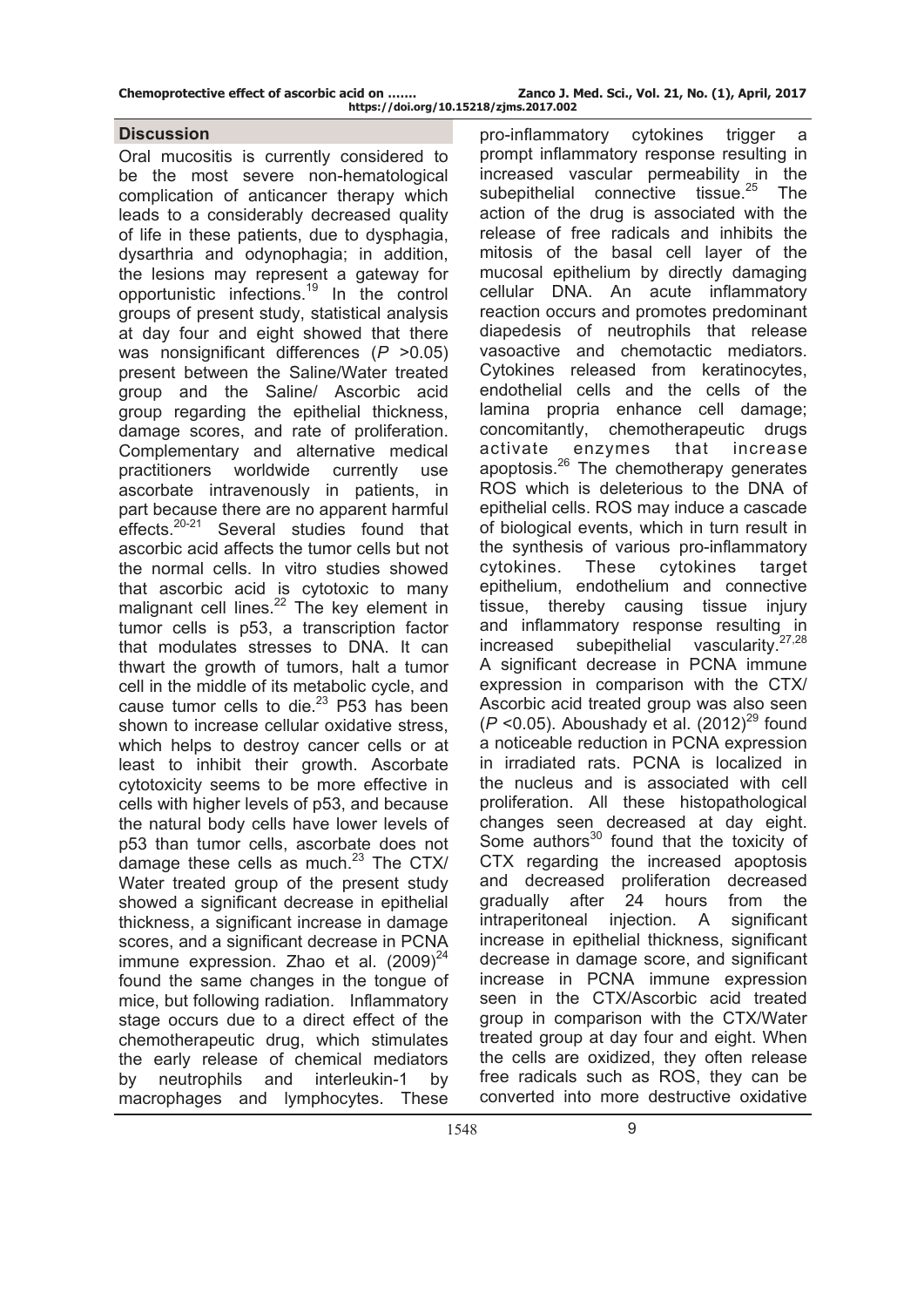| Chemoprotective effect of ascorbic acid on | Zanco J. Med. Sci., Vol. 21, No. (1), April, 2017 |  |  |
|--------------------------------------------|---------------------------------------------------|--|--|
| https://doi.org/10.15218/zjms.2017.002     |                                                   |  |  |

species, and these when they bind to a natural body cell, can cause the cell's DNA to mutate. As an antioxidant, ascorbic acid can neutralize these free radicals and keep them from damaging natural cells. $31$  It was found that ascorbic acid can repair the connective tissue, and accelerate the healing of wounds, can promote resistance to infections, and has an anti-inflammatory effect. $32$  In addition, it can impede the release of C-reactive proteins, interleukin-6, TNF- α, and ROS from several types of cells involved in inflammation, $33$  and promote endothelial cell proliferation, and decrease growth inhibition and apoptosis induced by TNF- $\alpha$  oxidative stress.<sup>34</sup> The most abundant free radicals that cause cell damage are oxidized versions of glutathione, a non-enzymatic peptide that typically acts as an antioxidant. Because ascorbic acid can keep glutathione from becoming oxidized, it can keep the levels of non-oxidized glutathione high in the body, thereby reducing the damage caused by this free radical in its oxidative state.  $35$ Suhail et al.  $(2012)^{35}$  measured the activity of several different enzymes that scavenge or neutralize free radicals. Comparison between treating twenty breast cancer patients with both chemotherapy and ascorbic acid and another twenty with chemotherapy alone, they found that individuals who also supplemented with ascorbic acid treatment had higher levels of free radical enzymes like glutathione-Stransferase, and glutathione reductase, and had lower levels of DNA damage than those who were administered chemotherapy alone. Ascorbic acid can also protect against the harmful effects of 8 -oxoguanine, which has been found to be mutagenic to natural cells' DNA. Some authors<sup>36</sup> found that the cancer patients who took 500 mg of ascorbic acid daily experienced a decrease of 8-oxoguanine concentrations compared to those who were not taking ascorbic acid supplements. In another study, the results were similar: there was a negative correlation between ascorbic acid dosage, and the level of

8-oxodeoxyguanosine, which can also be harmful to  $DNA.^{37}$  Lipid peroxidation mediated by free radicals is considered to be the major mechanism of cell membrane destruction and cell damage <sup>38</sup>. Based on these findings, it was determined that consistently high doses of ascorbic acid could allow the inhibition of lipid peroxidation in cancer patients.<sup>37</sup>

#### **Conclusion**

CTX has a deleterious effect on the oral mucosa leading to marked morphometric and microscopic changes. Ascorbic acid can protect the oral mucosa from CTX-induced cytotoxicity, and attenuate or decrease the associated injury.

#### **Conflicts of interest**

The author reports no conflicts of interest.

#### **References**

- 1. Ghom AG, Jedhe SM. Text book of oral pathology. 2<sup>nd</sup> edition. New Delhi: Javpee Brothers, Medical Publishers Pvt. Limited; 2013.
- 2. Da Cruz Campos MI, Campos CN, Aarestrup FM, Aarestrup JV. Oral Mucositis in cancer treatment: Natural history, prevention and treatment (review). Mol Clin Oncol 2014; 2(3):337–40.
- 3. Miller MM, Donald DV, Hagemann TM. Prevention and treatment of oral mucositis in children with cancer. J Pediatr Pharmacol Ther 2012; 17(4): 340**–**50.
- 4. Sonis ST. A biological approach to mucositis. J Support Oncol 2004; 2(1):21–32.
- 5. Aras MH, Sezer U, Erkilic S, Demir T, Dagli SN. Effect of dietary boron on 5- fluorouracil induced oral mucositis in rats. Eur J Dent 2013; 7(3):10–4.
- 6. Javed A, Ashwini LS, TS, Sagar S, Medam SK. Effect of quercetin on cyclophosphamide induced biochemical profiles in rat liver. Int J Res Stud Biosci 2014; 2:40**–**6.
- 7. Khan S, Jena G. Sodium cylophosphamideinduced genotoxicit and cytotoxicity in the colon of mice. J Basic Clin Physiol Pharmacol 2014; 27:1**–**11.
- 8. Panigrahy SK, Jatawa S, Archana Tiwari A. Therapeutic use of cyclophosphamide and its cytotoxic action : A challenge for researchers. J Pharm Res. 2011; 4(8):2755**–**7.
- 9. Doloff JC, Chen C,David J Waxman DJ. Anti-tumor innate immunity activated by intermittent metronomic cyclophosphamide treatment of brain tumor xenografts is preserved by anti-angiogenic drugs that spare VEGF receptor-2. Mol Cancer 2014; 13:158**–**71.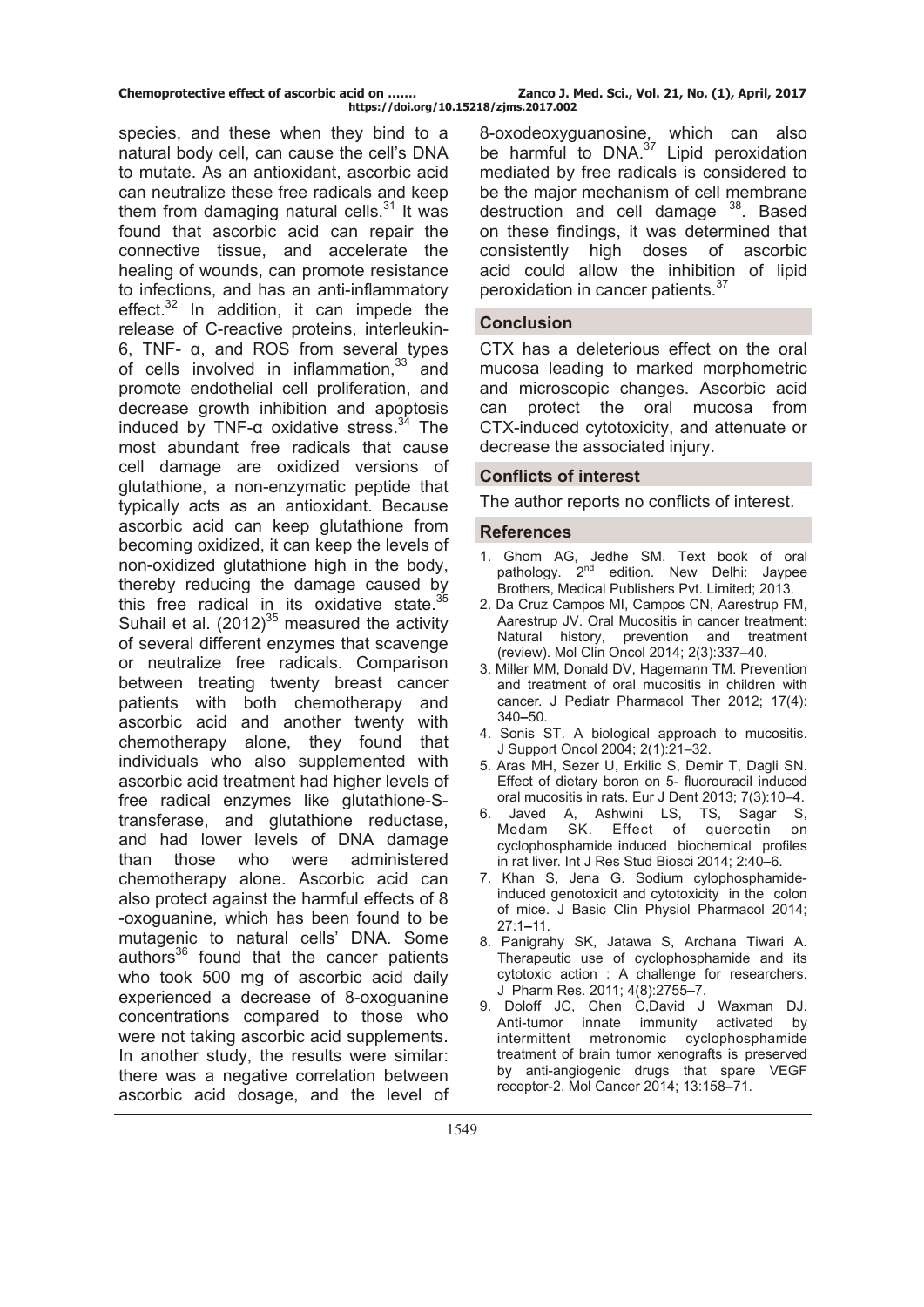- 10. Fassbinder T, Saunders U, Mickholz E, Jung E, Becker H, Schlüter B, et al. Differential effects of cyclophosphamide and mycophenolate mofetil on cellular and serological parameters in patients with systemic lupus erythematosus. Arthritis Res Ther 2015; 17:92**–**114.
- 11. [Fukazawa M](http://www.ncbi.nlm.nih.gov/pubmed/?term=Fukazawa%20M%5BAuthor%5D&cauthor=true&cauthor_uid=22421766), [Kawaguchi H,](http://www.ncbi.nlm.nih.gov/pubmed/?term=Kawaguchi%20H%5BAuthor%5D&cauthor=true&cauthor_uid=22421766) [Shigematsu H,](http://www.ncbi.nlm.nih.gov/pubmed/?term=Shigematsu%20H%5BAuthor%5D&cauthor=true&cauthor_uid=22421766) [Koga](http://www.ncbi.nlm.nih.gov/pubmed/?term=Koga%20C%5BAuthor%5D&cauthor=true&cauthor_uid=22421766) [C](http://www.ncbi.nlm.nih.gov/pubmed/?term=Koga%20C%5BAuthor%5D&cauthor=true&cauthor_uid=22421766), [Mori E](http://www.ncbi.nlm.nih.gov/pubmed/?term=Mori%20E%5BAuthor%5D&cauthor=true&cauthor_uid=22421766), [Nishimura S](http://www.ncbi.nlm.nih.gov/pubmed/?term=Nishimura%20S%5BAuthor%5D&cauthor=true&cauthor_uid=22421766), et al. High incidence-rate of oral mucositis in breast cancer patients receiving anthracycline-based chemotherapy (FEC100). Jpn J Cancer Chem 2012; 39(3): 395**–**8.
- 12. Keefe DM, Schubert MM, Elting LS, Sonis ST, Epstein JB, Raber-Durlacher JE, et al. Mucositis study section of the multinational association of supportive care in cancer and the International Society for Oral Oncology. Updated clinical practice guidelines for the prevention and treatment of mucositis. Cancer 2007; 109(5): 820**–**31.
- 13. Al-Refai AS, Al-Barazenchy H, Khalil A K. Immunohistochemical study of the effect of green tea extract on methotrexate- induced oral mucositis in albino rats. J Cytol Histol 2014; 5  $(3):1-7.$
- 14. El-Gendy KS, Aly NM, Mahmoud FH, Kenawy A, El-Sebae AK. The role of vitamin C as antioxidant in protection of oxidative stress induced by imidacloprid. Food Chem. Toxicol 2010; 48:215–21.
- 15. Nadia RA, Abou-Zeid. Ameliorative effect of vitamin C against 5-fuorouracil -induced hepatotoxicity in mice: A light and electron microscope study. J Basic Appli Zool 2014; 67:109 –18.
- 16. [Owari M,](http://www.ncbi.nlm.nih.gov/pubmed/?term=Owari%20M%5BAuthor%5D&cauthor=true&cauthor_uid=22159634) [Wasa M,](http://www.ncbi.nlm.nih.gov/pubmed/?term=Wasa%20M%5BAuthor%5D&cauthor=true&cauthor_uid=22159634) [Oue T](http://www.ncbi.nlm.nih.gov/pubmed/?term=Oue%20T%5BAuthor%5D&cauthor=true&cauthor_uid=22159634), [Nose S](http://www.ncbi.nlm.nih.gov/pubmed/?term=Nose%20S%5BAuthor%5D&cauthor=true&cauthor_uid=22159634), [Fukuzawa](http://www.ncbi.nlm.nih.gov/pubmed/?term=Fukuzawa%20M%5BAuthor%5D&cauthor=true&cauthor_uid=22159634) [M](http://www.ncbi.nlm.nih.gov/pubmed/?term=Fukuzawa%20M%5BAuthor%5D&cauthor=true&cauthor_uid=22159634). Glutamine prevents intestinal mucosal injury induced by cyclophosphamide in rats. Pediatr Surg [Int](http://www.ncbi.nlm.nih.gov/pubmed/22159634) 2012; 28(3):299**–**303.
- 17. Ücuncu H, Ertekin MV, Yoruk Ö, Sezen O, Özkan A, Erdog˘ AN F, et al. Vitamin E and L-carnitine, separately or in combination, in the prevention of radiation-induced oral mucositis and myelosuppression: a controlled study in a rat model. J Radiat Res 2006; 47:91–102.
- 18. Seleit IA, Asaad N, Maree A, Abdel Wahed M. Immunohistochemical expression of p53 and Ki-67 in cutaneous lupus erythematosus. J Egypt Women Dermatol Soc 2010; 7(1):5**–**15.
- 19. Sonis ST. Efficacy of palifermin (keratinocyte growth factor-1) in the amelioration of oral mucositis. Core Evid 2010; 4:199–205.
- 20. Riordan NH, Riordan HD, Casciari JJ. Clinical and experimental experiences with intravenous vitamin C. J Orthomol Med 2000; 15:201–3.
- 21. [Riordan HD,](http://www.ncbi.nlm.nih.gov/pubmed/?term=Riordan%20HD%5BAuthor%5D&cauthor=true&cauthor_uid=14619456) [Hunninghake RB](http://www.ncbi.nlm.nih.gov/pubmed/?term=Hunninghake%20RB%5BAuthor%5D&cauthor=true&cauthor_uid=14619456), [Riordan](http://www.ncbi.nlm.nih.gov/pubmed/?term=Riordan%20NH%5BAuthor%5D&cauthor=true&cauthor_uid=14619456) [NH](http://www.ncbi.nlm.nih.gov/pubmed/?term=Riordan%20NH%5BAuthor%5D&cauthor=true&cauthor_uid=14619456), [Jackson JJ,](http://www.ncbi.nlm.nih.gov/pubmed/?term=Jackson%20JJ%5BAuthor%5D&cauthor=true&cauthor_uid=14619456) [Meng X](http://www.ncbi.nlm.nih.gov/pubmed/?term=Meng%20X%5BAuthor%5D&cauthor=true&cauthor_uid=14619456), [Taylor P](http://www.ncbi.nlm.nih.gov/pubmed/?term=Taylor%20P%5BAuthor%5D&cauthor=true&cauthor_uid=14619456), et al. Intravenous ascorbic acid: protocol for its application and use. [P R Health Sci J](http://www.ncbi.nlm.nih.gov/pubmed/14619456) 2003; 22 (3):287**–**90.
- 22. Sakagami H, Satoh K, Hakeda Y, Kumegawa M. Apoptosis- inducing activity of vitamin C and vitamin K. Cell Mol Biol 2000; 46:129**–**35.
- 23. Kim J, Lee SD, Chang B, Jin DH, Jung S, Park MY, et al. Enhanced antitumor activity of vitamin C via p53 in cancer cells. Free Radic Biol Med 2012; 53(8):1607**–**15.
- 24. Zhao J, Kim KA, De Vera J. Spondin 1 protects mice from chemotherapy or radiation-induced oral mucositis through the canonical Wnt/beta-catenin pathway. Proc Natl Acad Sci 2009; 106:2331**–**6.
- 25. Lalla RV, Sonis ST, Peterson DE. Management of oral mucositis in patients who have cancer. Dent Clin North Am 2008; 52:61–77.
- 26. Lima V, Vidal FD, Rocha FA, Brito GA, Ribeiro RA. Effects of tumor necrosis factor-alpha inhibitors pentoxifylline and thalidomide on alveolar bone loss in short-term experimental periodontal disease in rats. J Periodontol 2004; 75:162–8.
- 27. Shih A, Miaskowski C, Dodd M, Stotts N, MacPhail L. Mechanisms for radiation-induced oral mucositis and the consequences. Cancer Nurs 2003; 26(3):222**–**9.
- 28. Cawley MM, Benson LM. Current trends in managing oral mucositis. Clin J Oncol Nurs 2005; 9(5):584–92.
- 29. Aboushady IM, Mubarak RT,; El-mougy SAF, Rashed LA, El-desouky AA. The effect of transplanted bone marrow Sstem cells on the tongue of irradiated rats (Histological and Immunohistochemical study). J Am Sci 2012; 8 (11):553–61.
- 30. [Jezernik K](http://www.ncbi.nlm.nih.gov/pubmed/?term=Jezernik%20K%5BAuthor%5D&cauthor=true&cauthor_uid=14499667)1, [Romih R](http://www.ncbi.nlm.nih.gov/pubmed/?term=Romih%20R%5BAuthor%5D&cauthor=true&cauthor_uid=14499667), [Mannherz HG](http://www.ncbi.nlm.nih.gov/pubmed/?term=Mannherz%20HG%5BAuthor%5D&cauthor=true&cauthor_uid=14499667), [Koprivec D](http://www.ncbi.nlm.nih.gov/pubmed/?term=Koprivec%20D%5BAuthor%5D&cauthor=true&cauthor_uid=14499667). Immunohistochemical detection of apoptosis, proliferation and inducible nitric oxide synthase in rat urothelium damaged by cyclophosphamide treatment. [Cell Biol In](http://www.ncbi.nlm.nih.gov/pubmed/14499667)t 2003; 27(10):863**–**9.
- 31. Ratnam DV, Ankola DD, Bhardwaj V, Sahana DK, Ravi Kumar MNV. Role of antioxidants in prophylaxis and therapy: a pharmaceutical perspective. J Control Release 2006; 113(3): 189**–**207.
- 32. Naidu KA. Vitamin C in human health and disease is still a mystery? An overview. Nutr J 2003; 2:7**–**11.
- 33. Mikirova N, Casciari J, Rogers A, Taylor P. Effect of high-dose intravenous vitamin C on inflammation in cancer patients. J Transl Med 2012; 10(1):189**–**98.
- 34. Saeed RW, Peng T, Metz CN. Ascorbic acid blocks the growth inhibitory effect of tumor necrosis factor-alpha on endothelial cells. Exp Biol Med 2003; 228:855**–**65.
- 35. Suhail N, Bilal N, Khan HY, Hasan S, Sharma S, Khan F, et al. Effect of vitamins C and E on antioxidant status of breast-cancer patients undergoing chemotherapy. J Clin Pharm Ther 2012; 37:22–6.